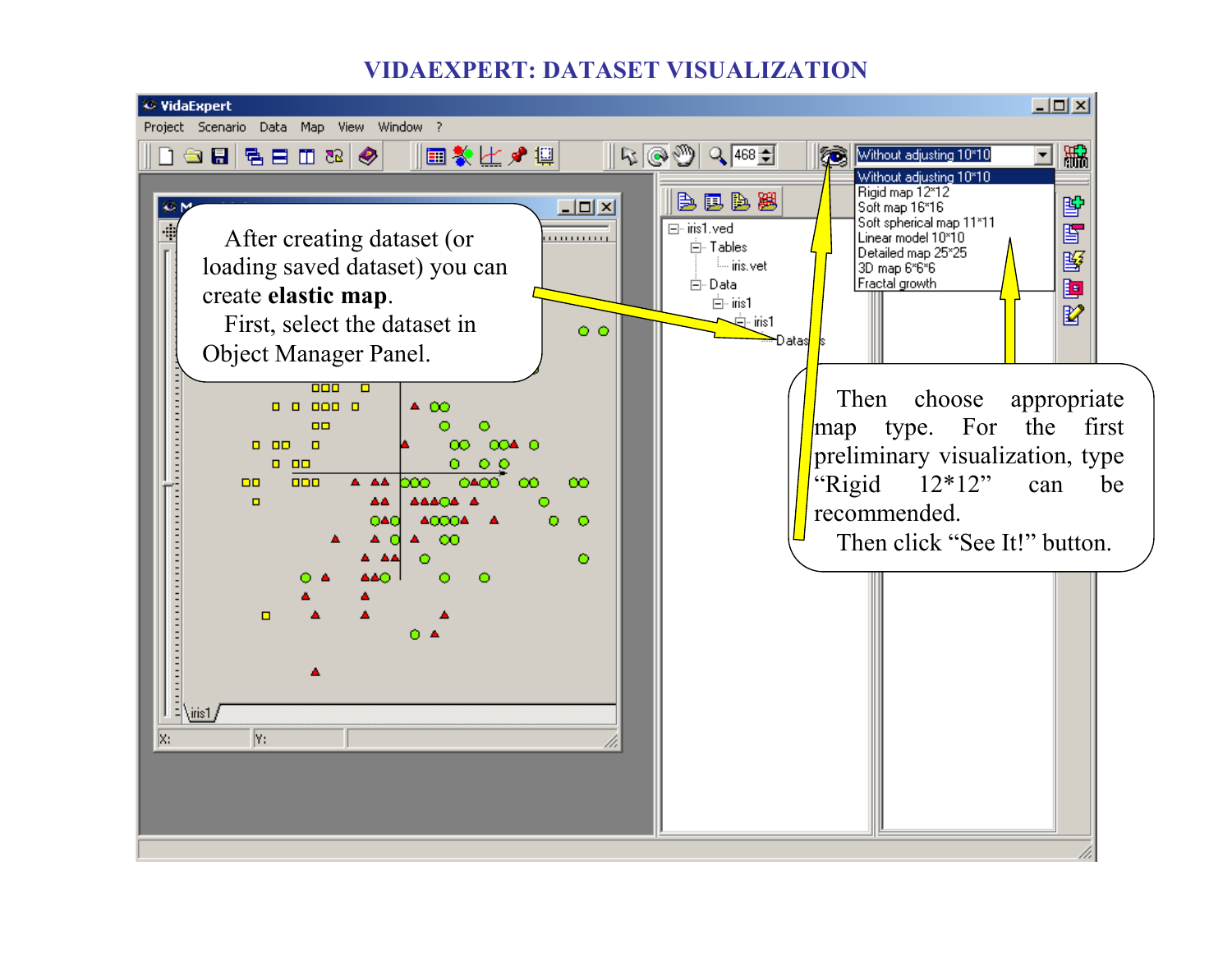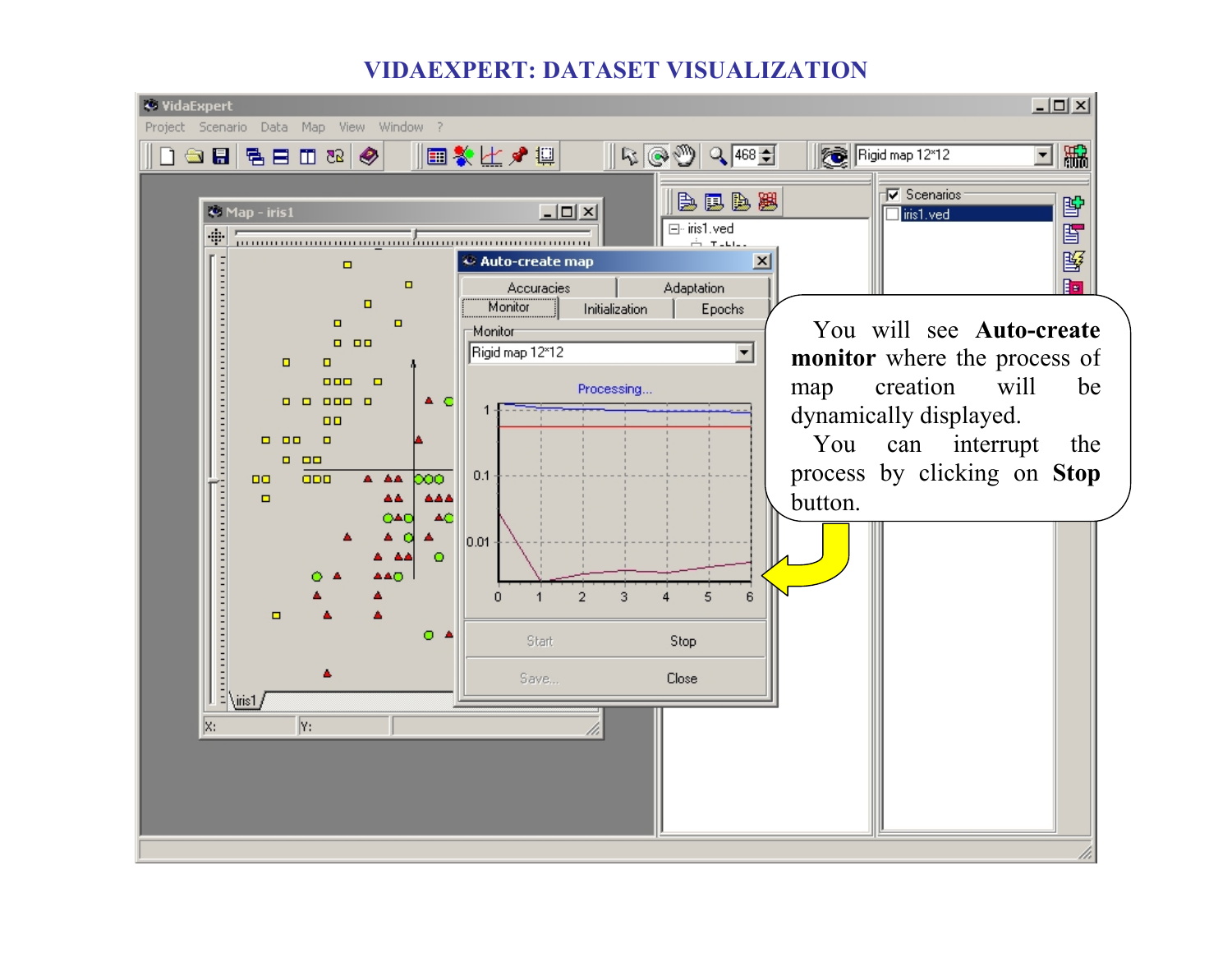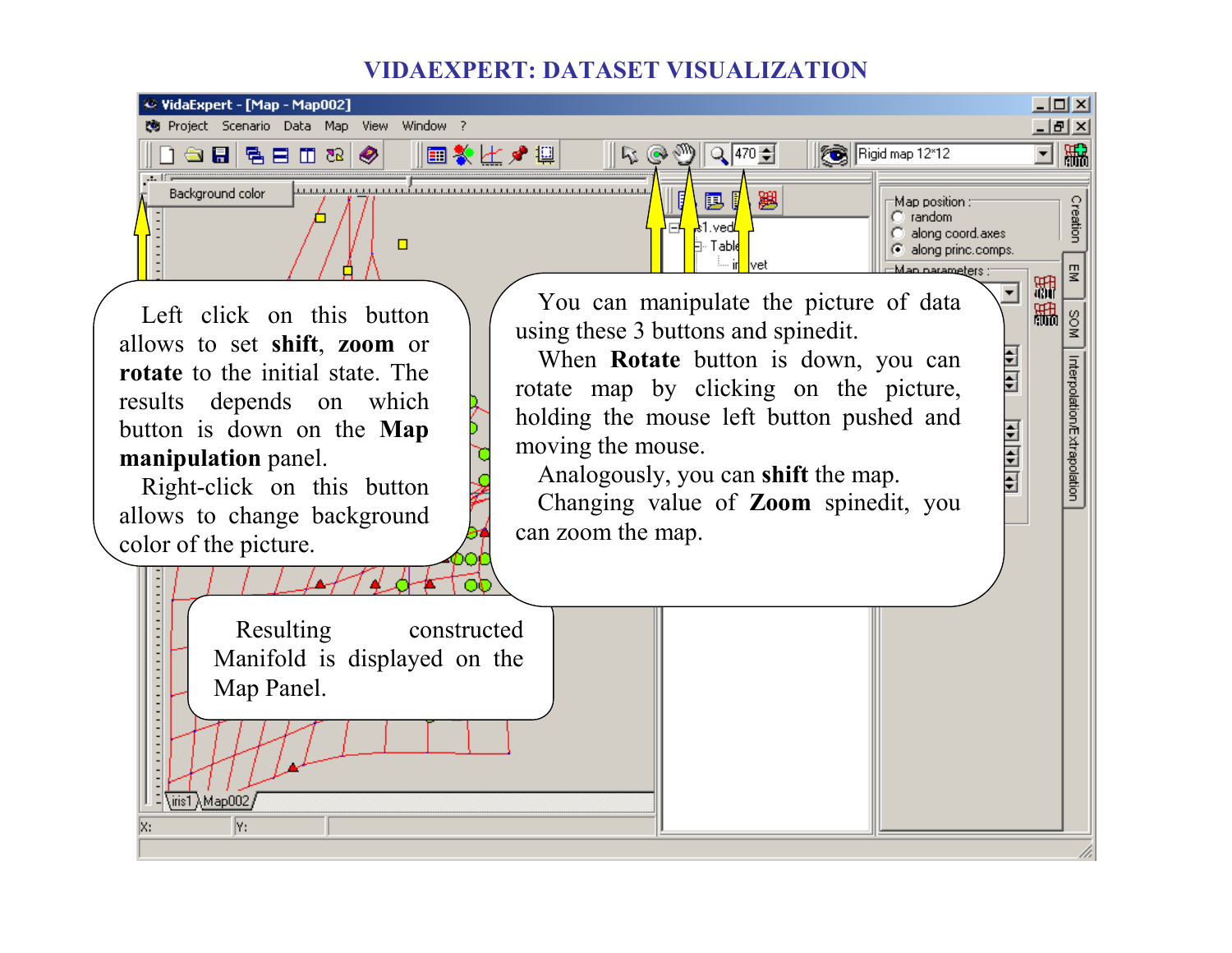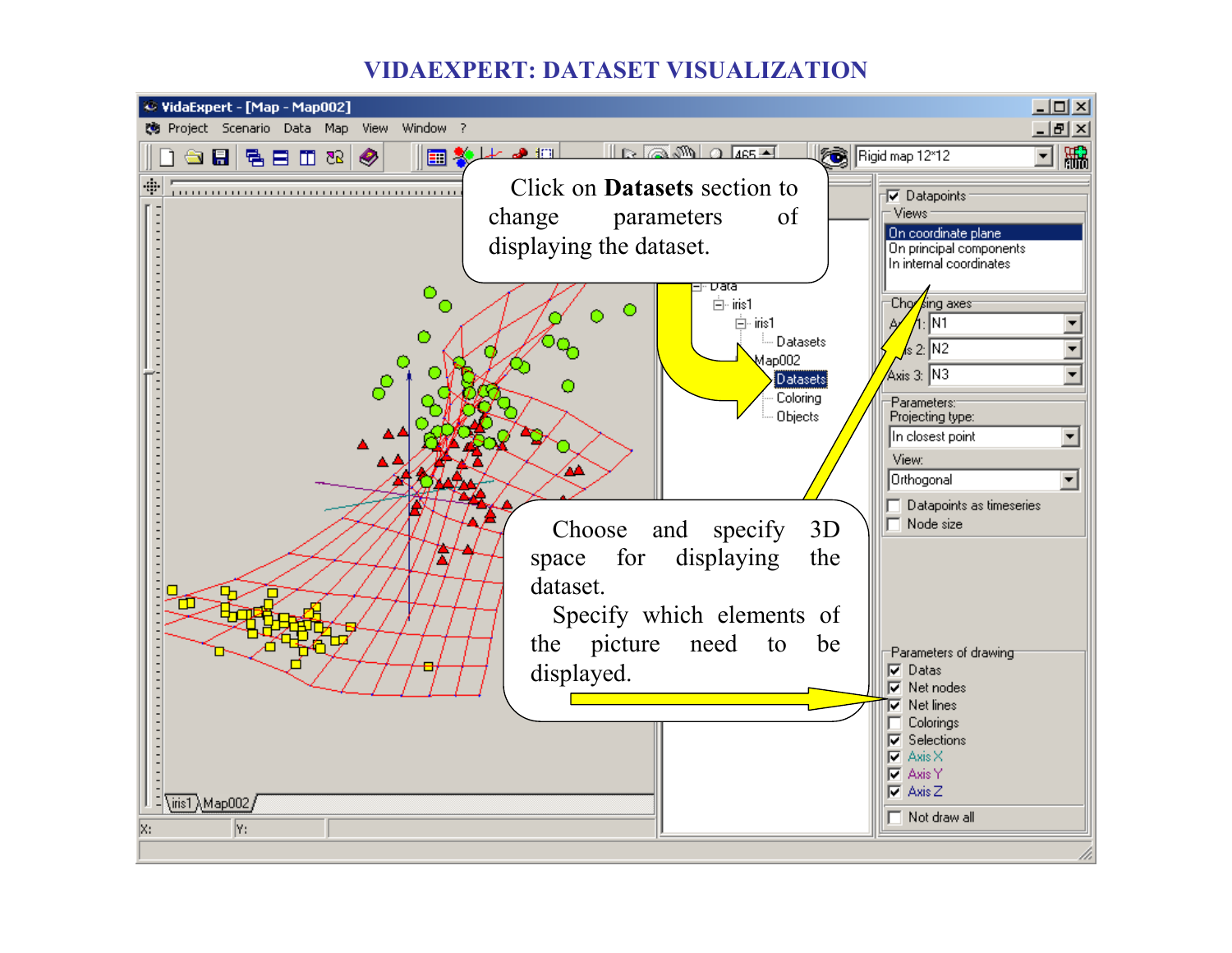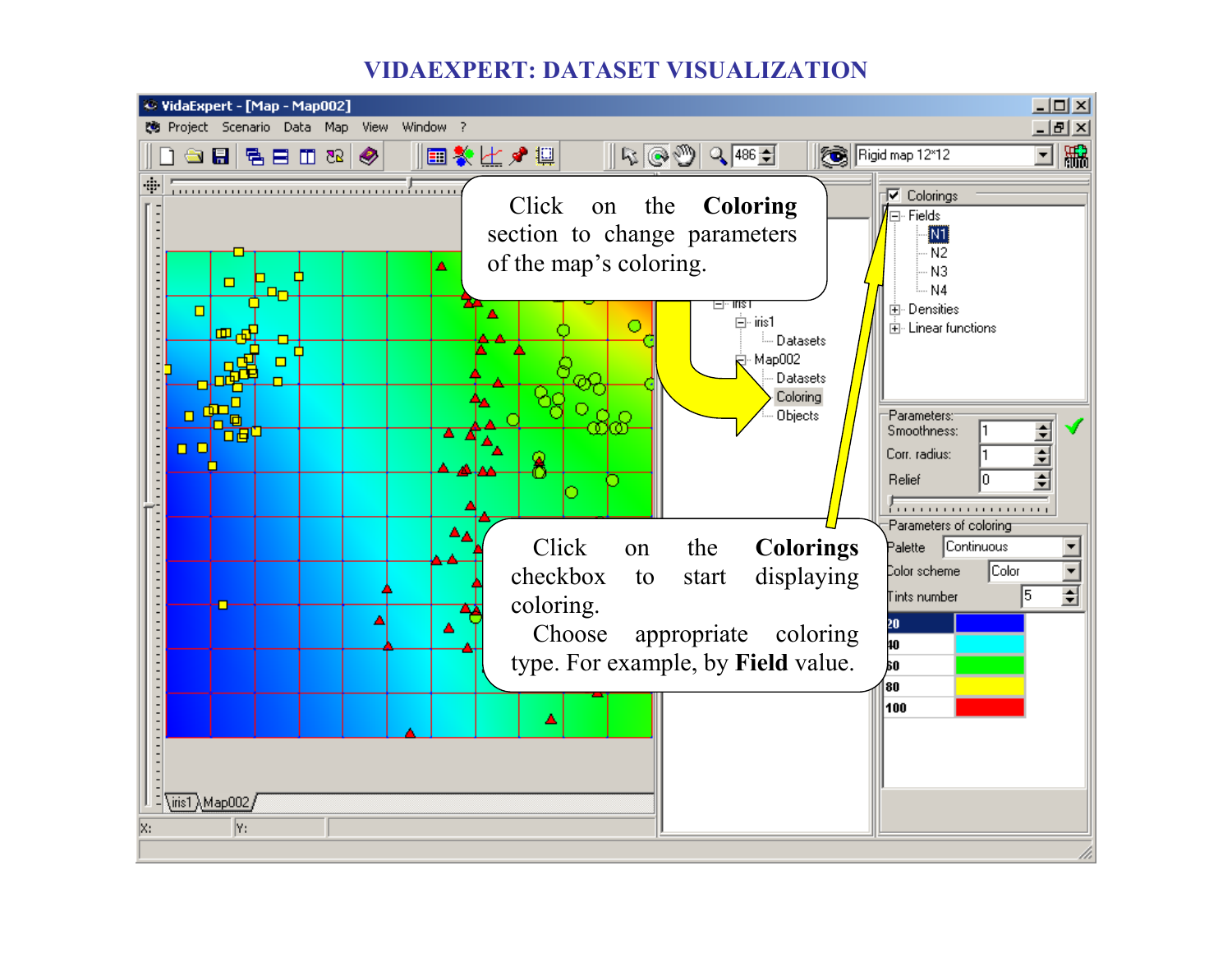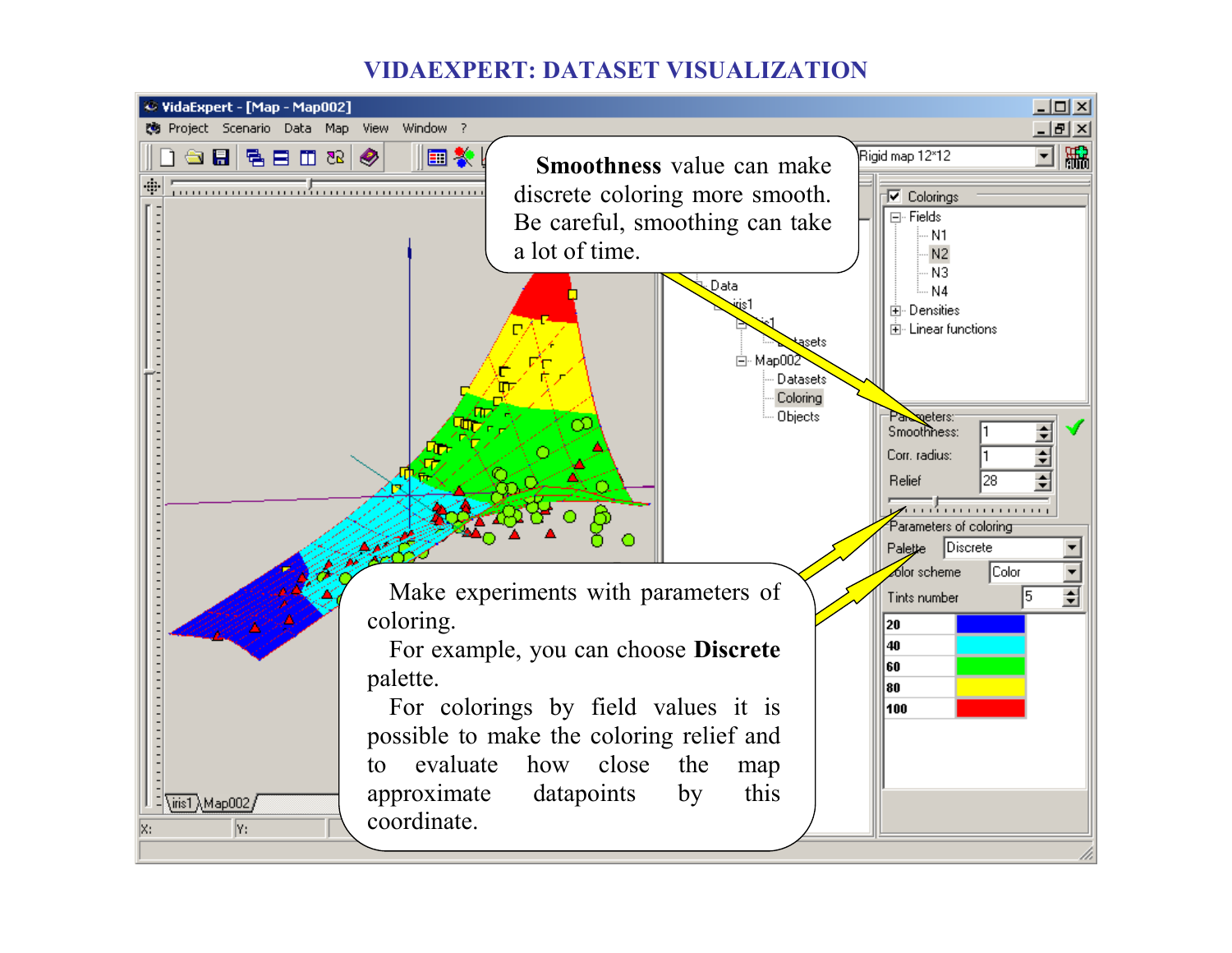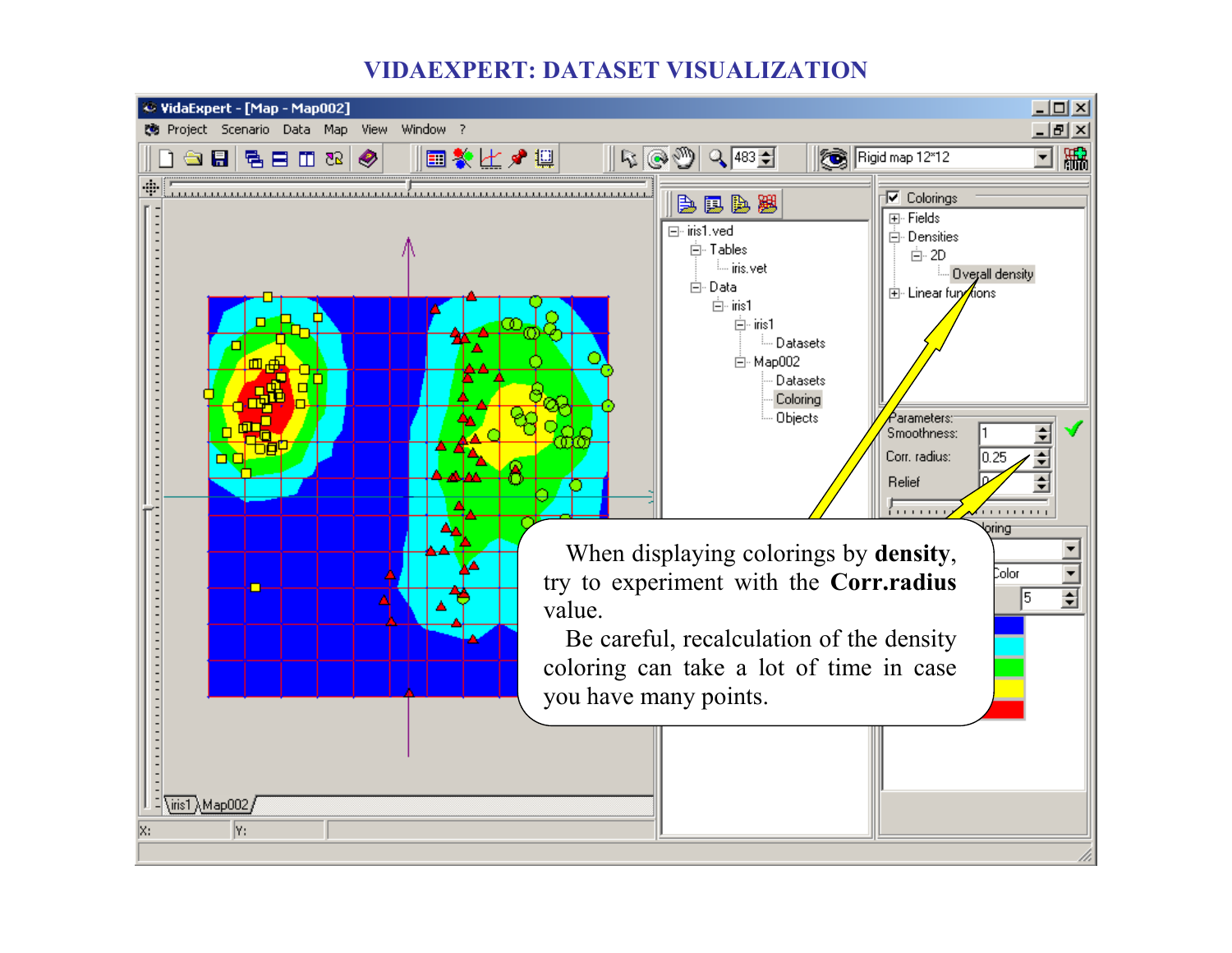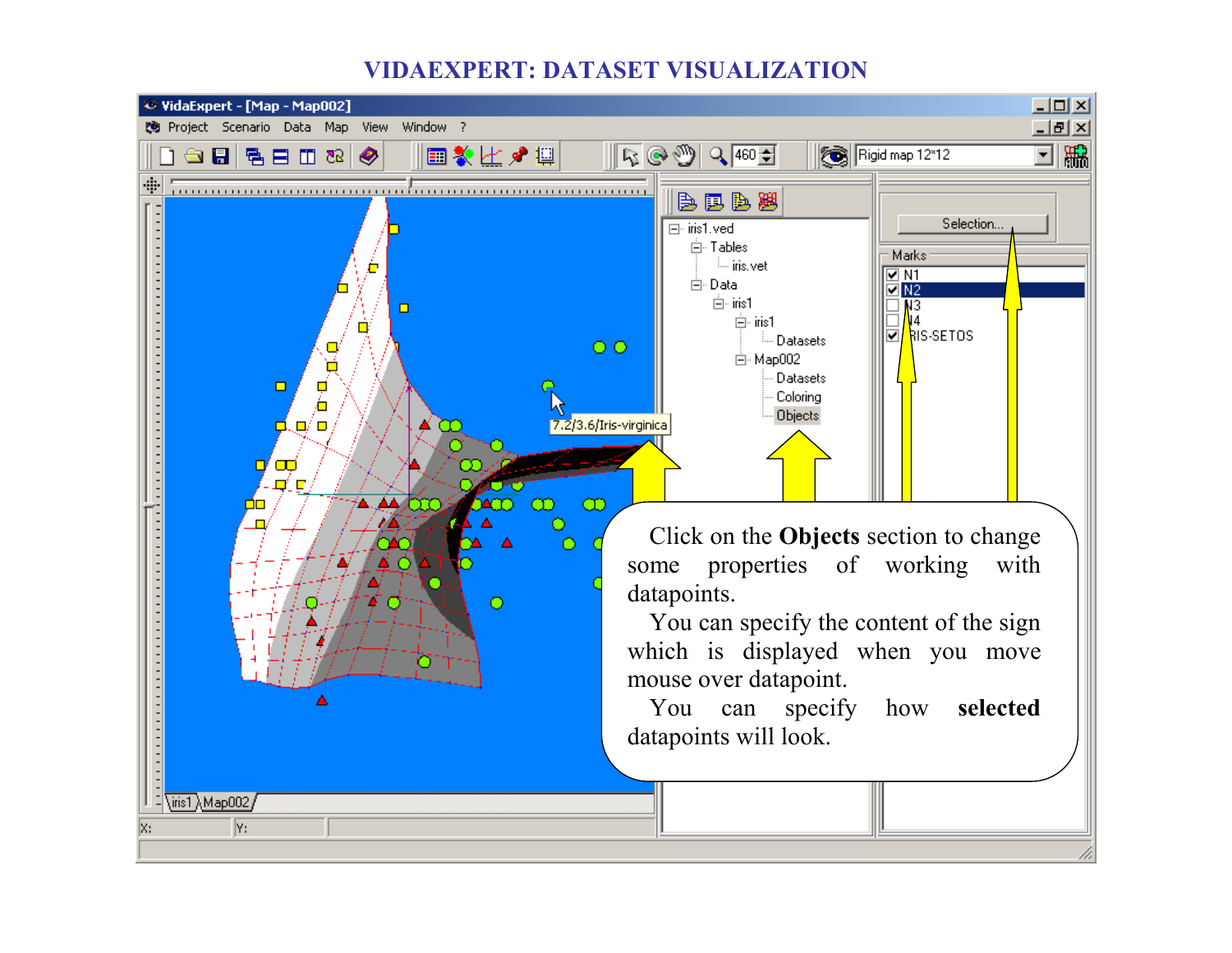| Window ?<br><u>니레지</u><br>View<br><b>(6</b> Project Scenario Data Map<br>国鵬<br> ଋ ⊛ ®  ९  <u>07∄ </u><br>Rigid map 12*12<br>国家比卢里<br>$\blacksquare$<br>暑目田怨<br>◈<br>¢<br>$\neg \nabla$ Datapoints<br>与国国盟<br>-Views:<br>⊟- iris1.ved<br>On coordinate plane<br>On principal components<br><b>⊟்</b> Tables<br>In internal coordinates<br><sub>i</sub> iris, vet<br>Ė⊢Data<br>Choosing axes <sup>-</sup><br>$\overline{\Box}$ iris1<br>$\overline{\Box}$ iris1<br>Axis $1:$ 1<br><b>E</b> Datasets<br>Axis $2:$ 2<br>Ė- Мар002<br>Axis 3: 3<br>▼<br>Dataset<br>▲<br>Coloring<br>⊓⊾⊓<br>Parameters:<br>Object:<br>Projecting type:<br>$\Box$<br>In closest point<br>$\overline{\phantom{a}}$<br>View:<br>$\overline{\phantom{0}}$<br>Orthogonal<br>▫<br>п<br>Datapoints as timeseries<br>You can continue studying your map<br>$\triangle$ <sup>O</sup><br>in different spaces.<br>Ο<br>OO<br>Parameters of drawing<br>$\nabla$ Datas<br>∩<br>$\nabla$ Net nodes<br>$\nabla$ Net lines<br><b>V</b> Colorings<br>$\nabla$ Selections | <u> - 미지</u><br>VidaExpert - [Map - Map002] |  |                 |  |
|-----------------------------------------------------------------------------------------------------------------------------------------------------------------------------------------------------------------------------------------------------------------------------------------------------------------------------------------------------------------------------------------------------------------------------------------------------------------------------------------------------------------------------------------------------------------------------------------------------------------------------------------------------------------------------------------------------------------------------------------------------------------------------------------------------------------------------------------------------------------------------------------------------------------------------------------------------------------------------------------------------------------------------------|---------------------------------------------|--|-----------------|--|
|                                                                                                                                                                                                                                                                                                                                                                                                                                                                                                                                                                                                                                                                                                                                                                                                                                                                                                                                                                                                                                   |                                             |  |                 |  |
|                                                                                                                                                                                                                                                                                                                                                                                                                                                                                                                                                                                                                                                                                                                                                                                                                                                                                                                                                                                                                                   |                                             |  |                 |  |
| $\nabla$ Axis Y<br>$\nabla$ Axis Z<br>$\overline{\textrm{m}3}$ Map $002/$<br>Not draw all<br>$\vert$ Y:<br>k:                                                                                                                                                                                                                                                                                                                                                                                                                                                                                                                                                                                                                                                                                                                                                                                                                                                                                                                     |                                             |  | $\nabla$ Axis X |  |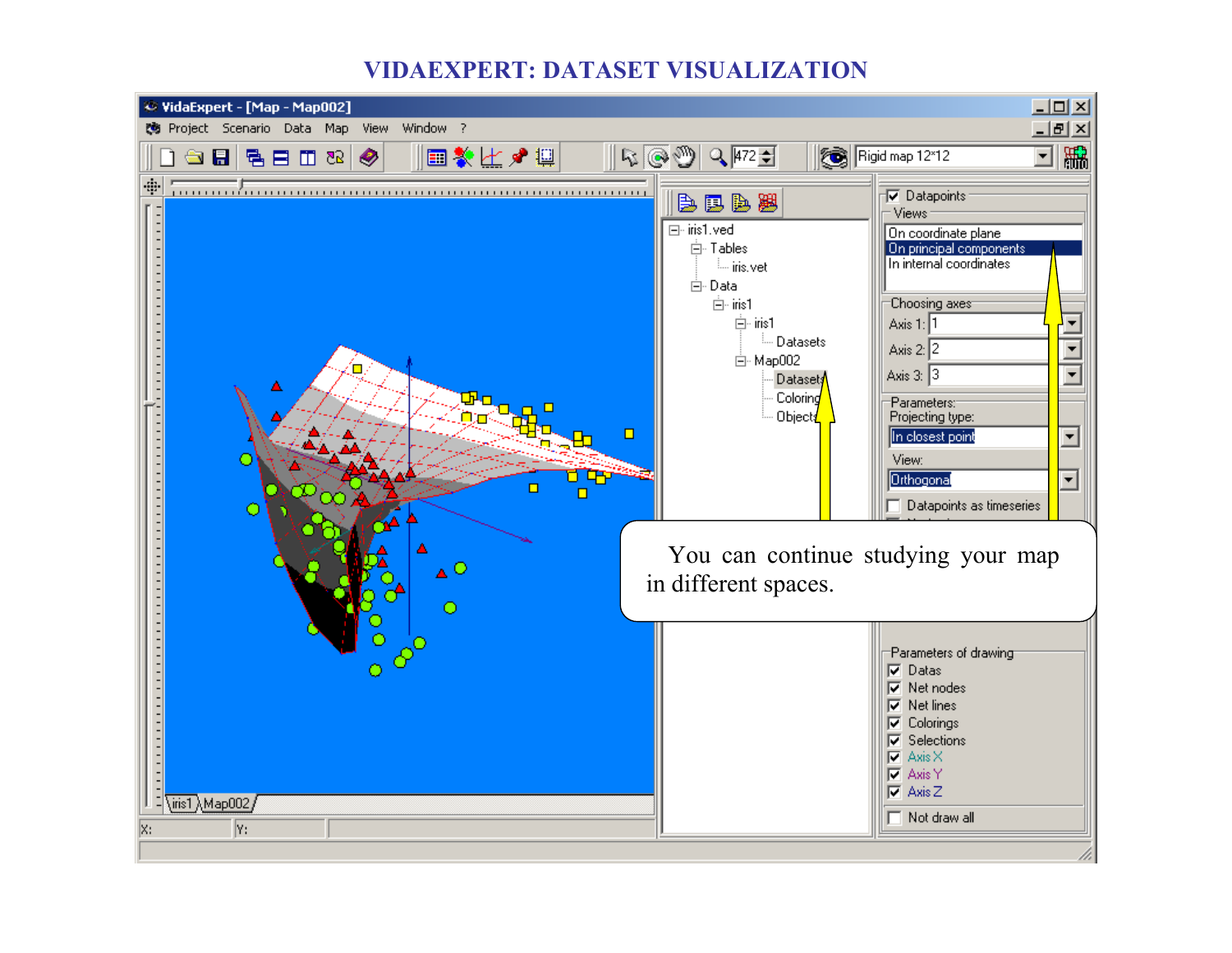